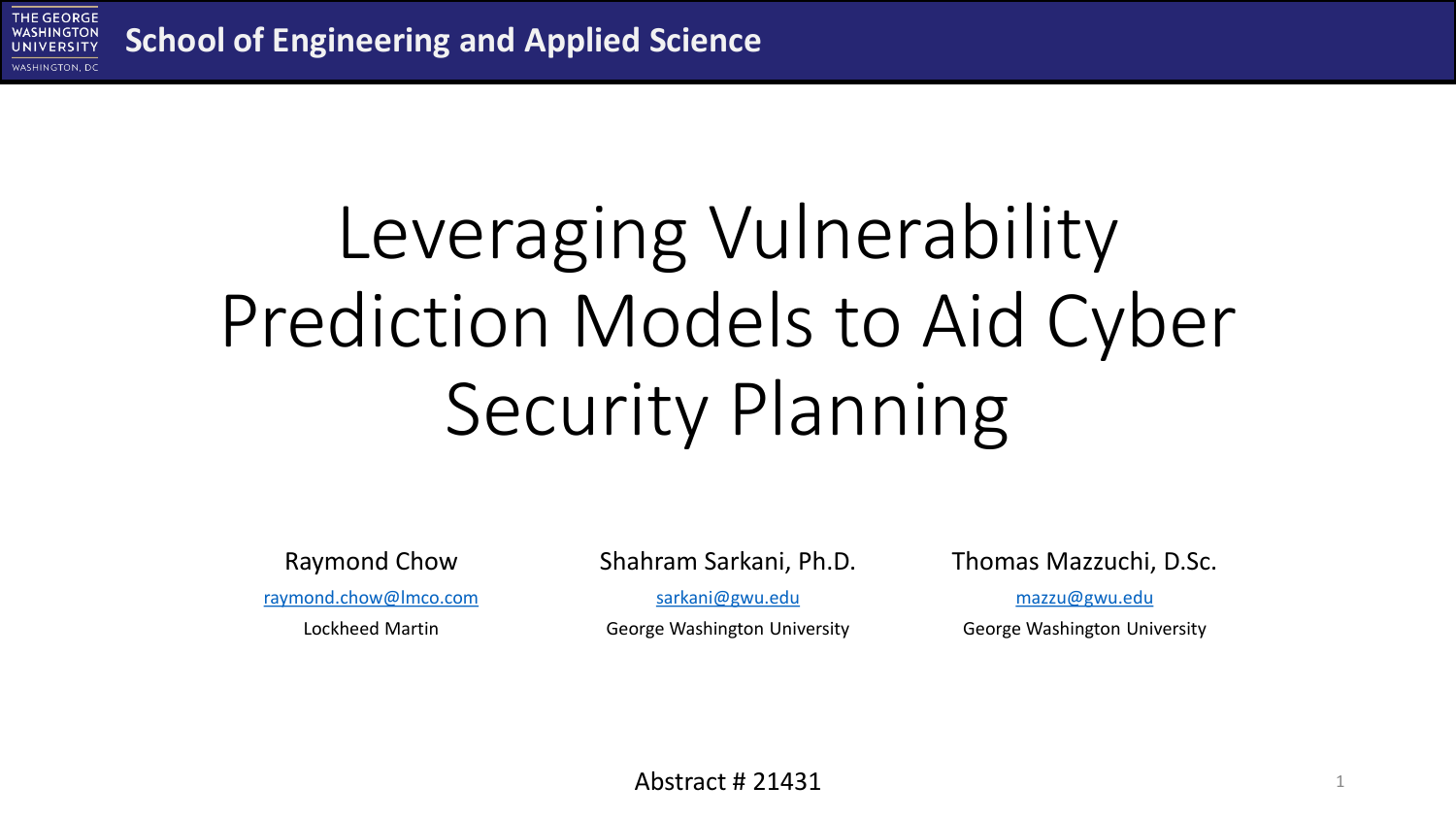

#### Presentation Outline

- Background
- Purpose
- Methodology
- Results
- Discussion
- Conclusion
- References
- Q&A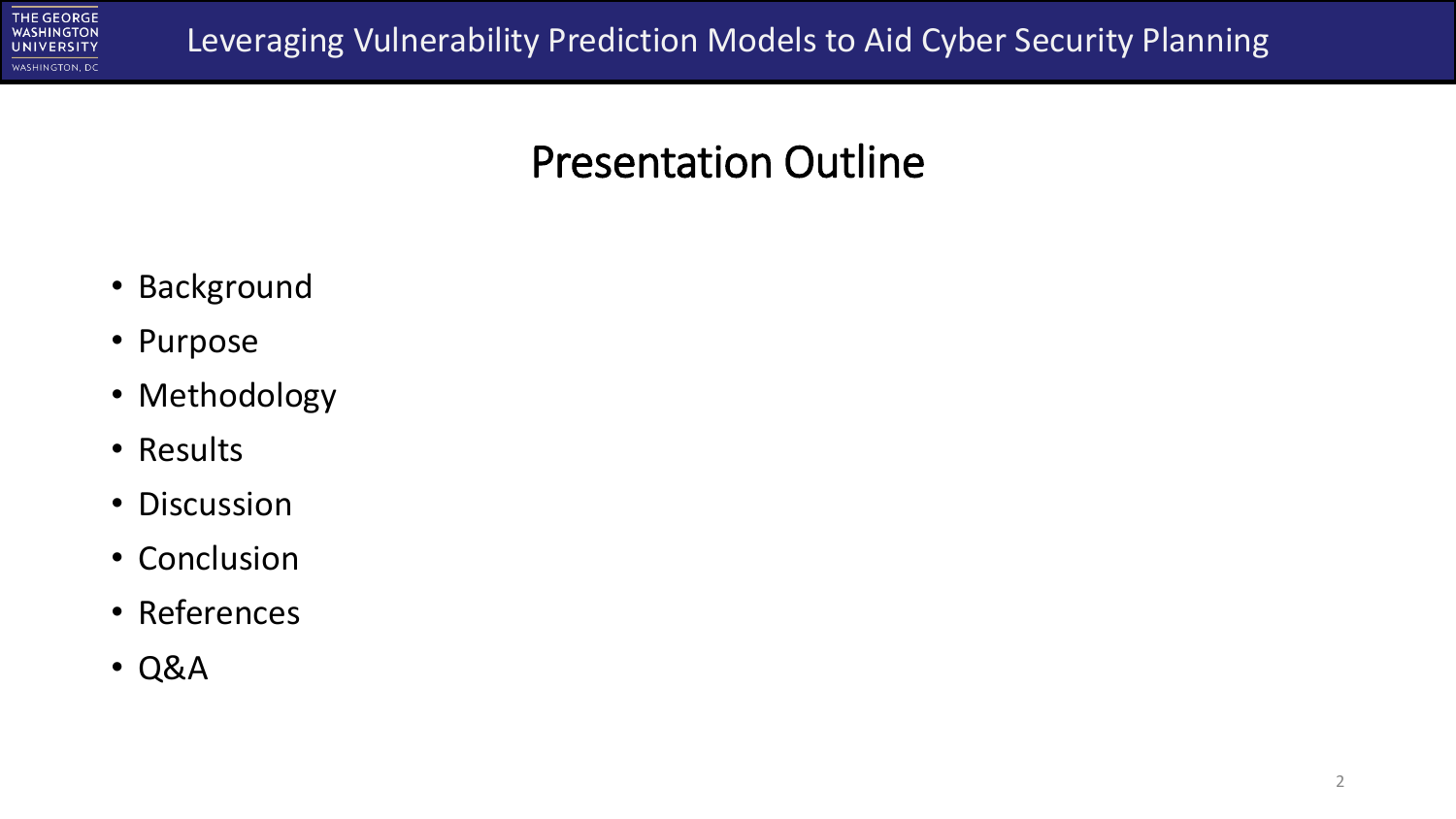

## **Background**

- Maintaining Cyber Security has remained a challenge despite new research and advances in technology.
	- Threats Little to no control
	- Vulnerabilities More control, but reactive rather than proactive
- Research attempts to forecast the time to next vulnerability using publicly available data has met with mixed results.<sup>1</sup>
- Research conclusions addressed applicability of predictive models but did not provide examples where these models can be practically applied.<sup>2</sup>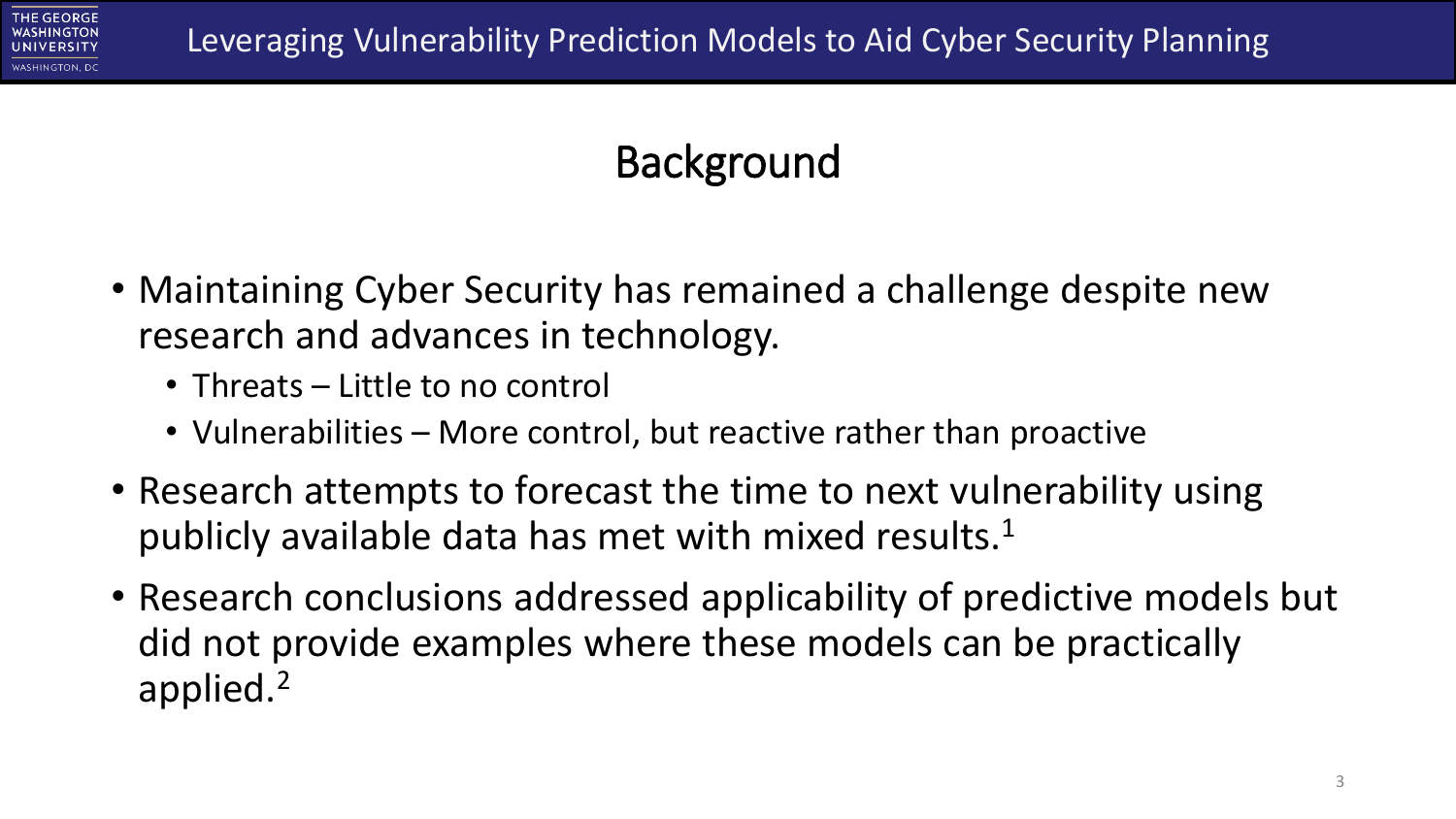

### Purpose

- Instead of gauging security by next vulnerability occurrence, this study examines whether the level of effort required for cyber security can be tempered by projected increases or decreases in the number of future vulnerabilities.
	- Develop vulnerability prediction models for representative system
	- Predict whether the security budget will need to be increased or funds can be held in reserve based on trends
	- Utilize seasonality in vulnerabilities to guide scheduling of cyber security activities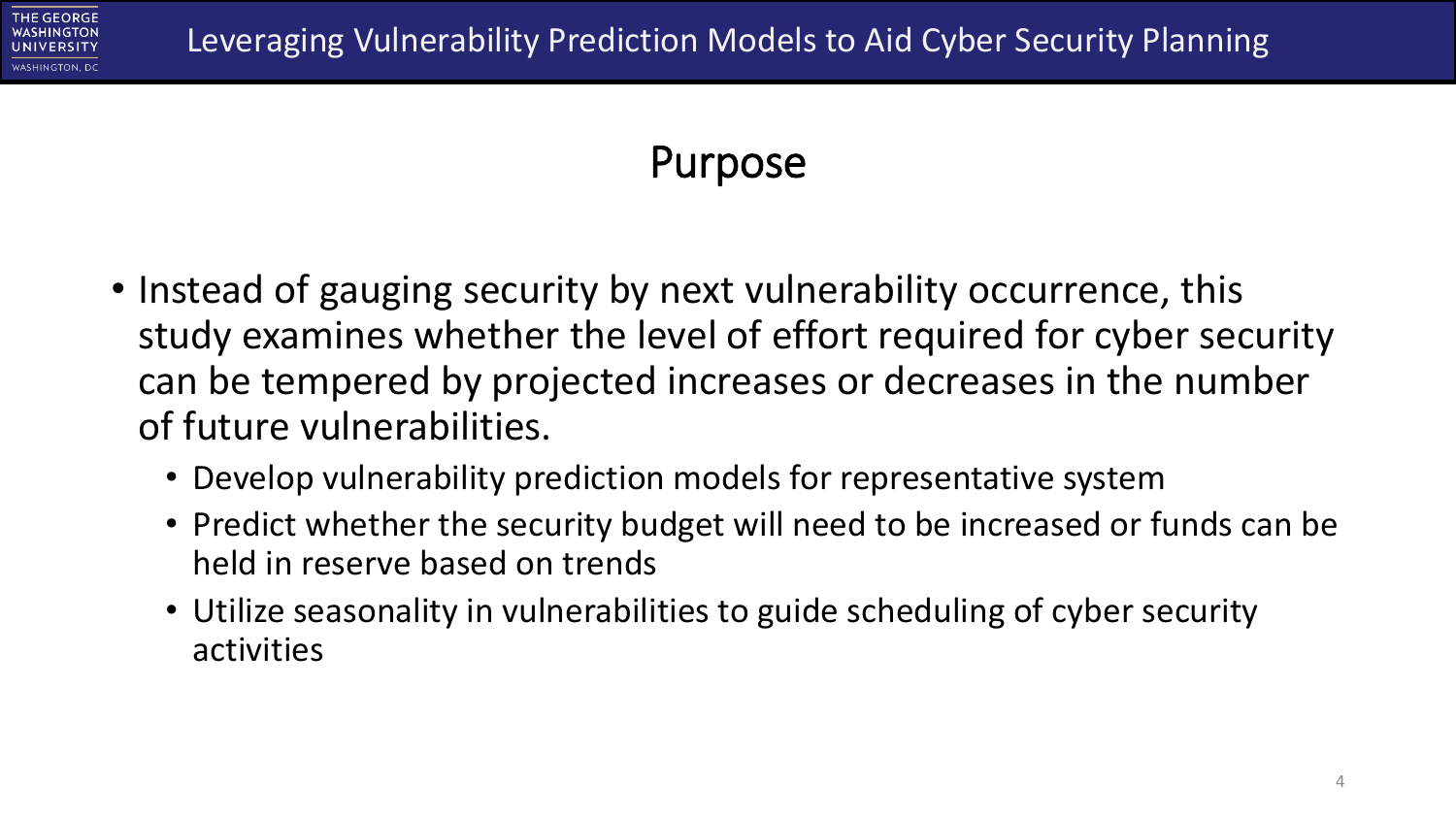

## Methodology

- Step 1: Define Representative System
	- Red Hat Enterprise Linux Workstation
	- Red Hat Enterprise Linux Server
	- Windows Server 2008
	- Windows 7
	- Internet Explorer
	- Microsoft SQL Server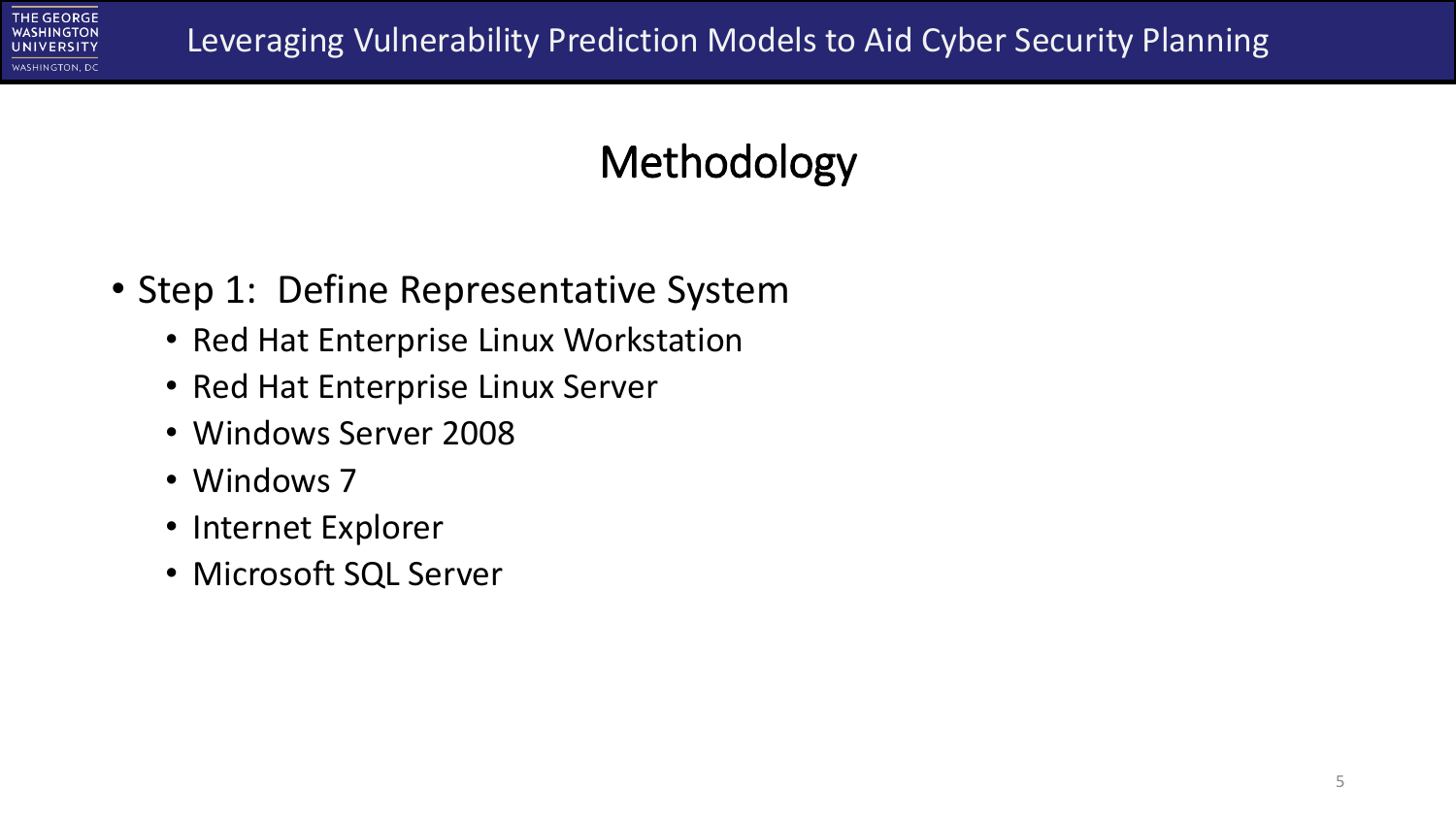

## Methodology (cont. 1)

- Step 2: Collect Vulnerability Data
	- Source National Vulnerability Database (NVD) $3$
	- Aggregate Totals by Month
- Step 3: Time Series Analysis
	- Autoregressive Integrated Moving Average (ARIMA)<sup>4</sup>
	- Exponential Smoothing Models<sup>5</sup>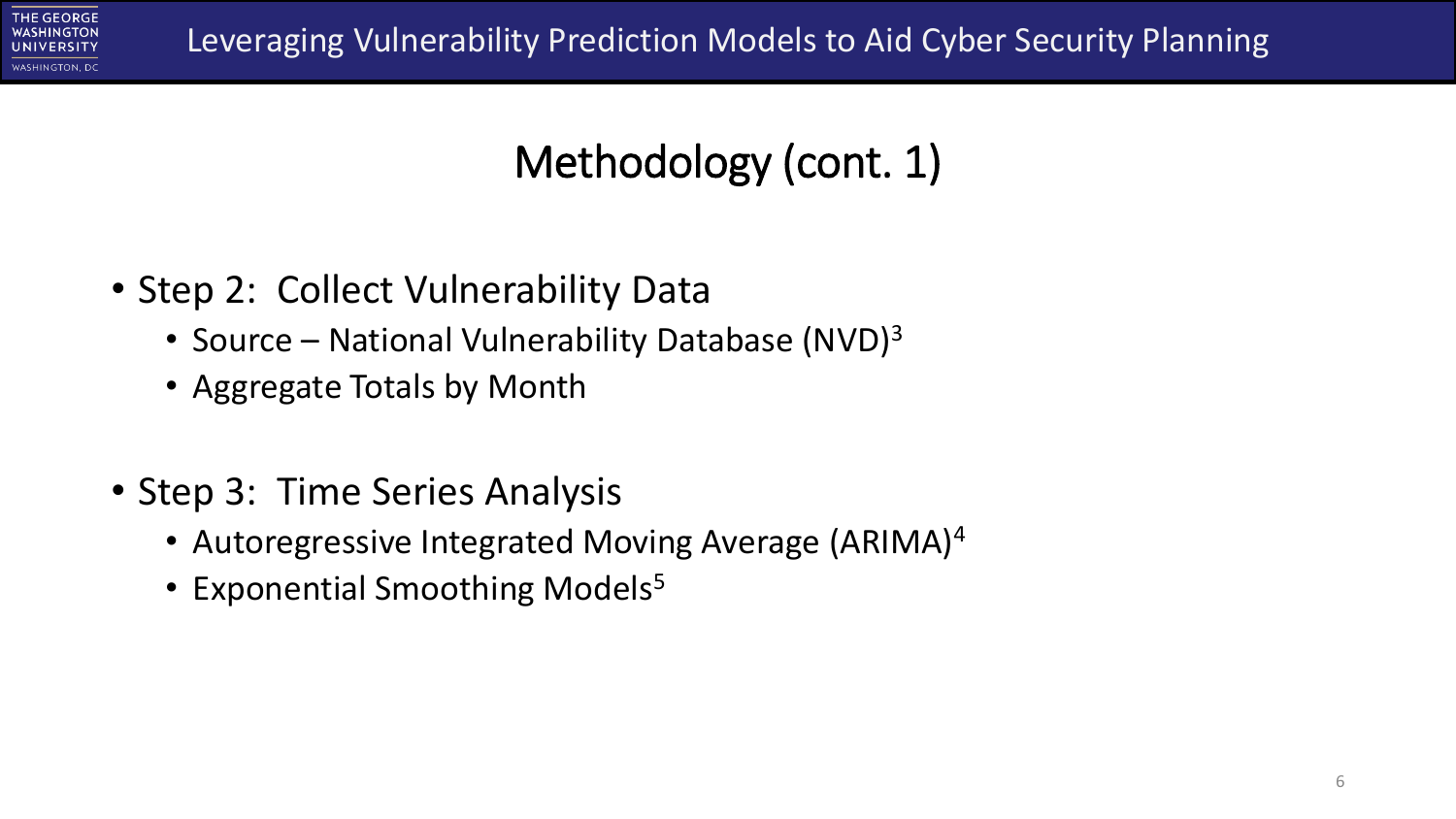

## Methodology (cont. 2)

- Step 4: Utilize Predictions
	- Examine Predicted Vulnerability Totals to Guide Cyber Security Budget Allocation
	- Schedule Cyber Security Assessment and Resolution Activities to Minimize Vulnerability Persistence/Duration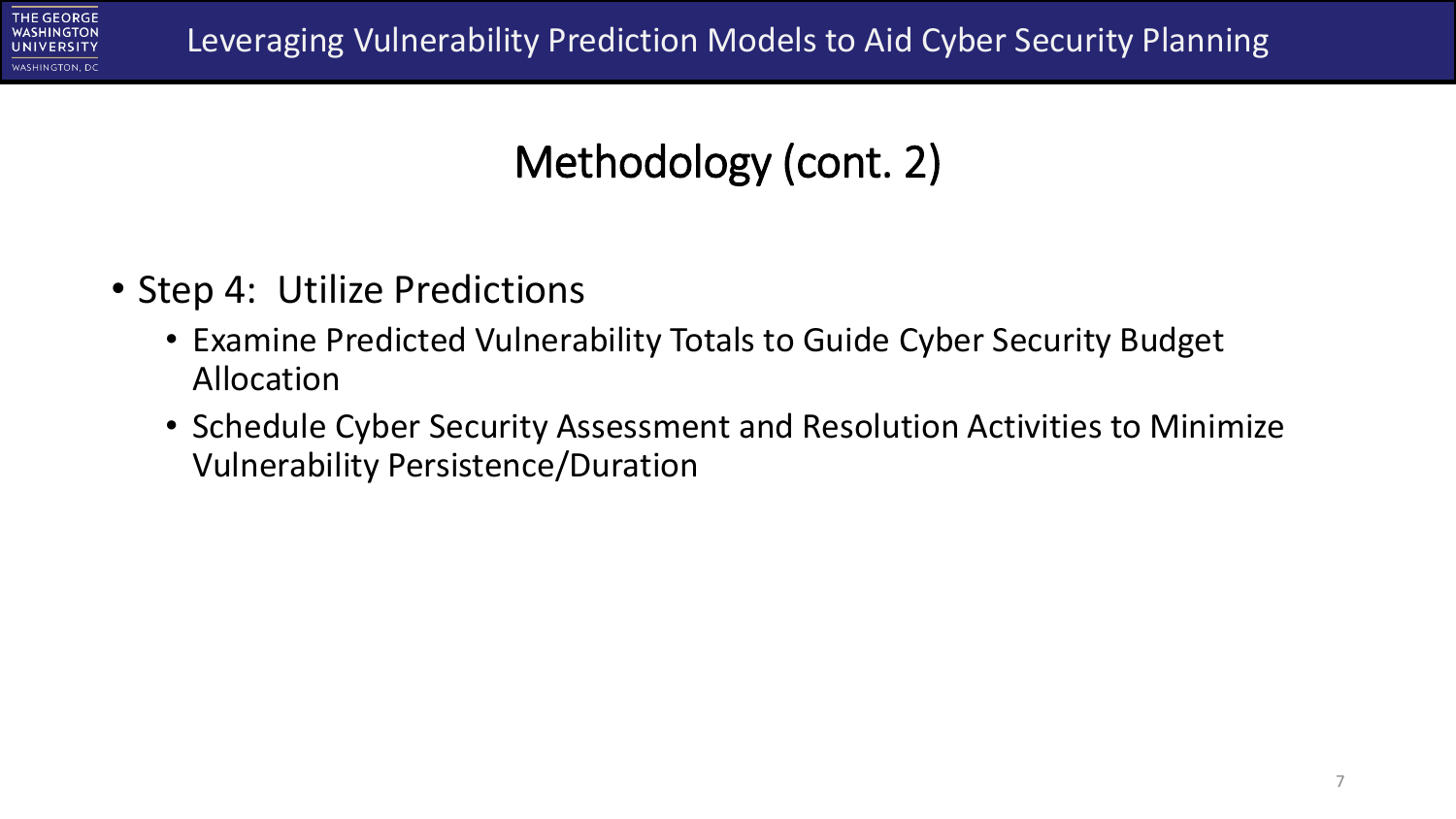**THE GEORGE WASHINGTON UNIVERSITY** WASHINGTON, DC

Date

#### Leveraging Vulnerability Prediction Models to Aid Cyber Security Planning



-Observed

\*\*\*\*\* Forecast

-Observed

\*\*\*\*\* Forecast

 $-Fit$ 

 $-$ Fit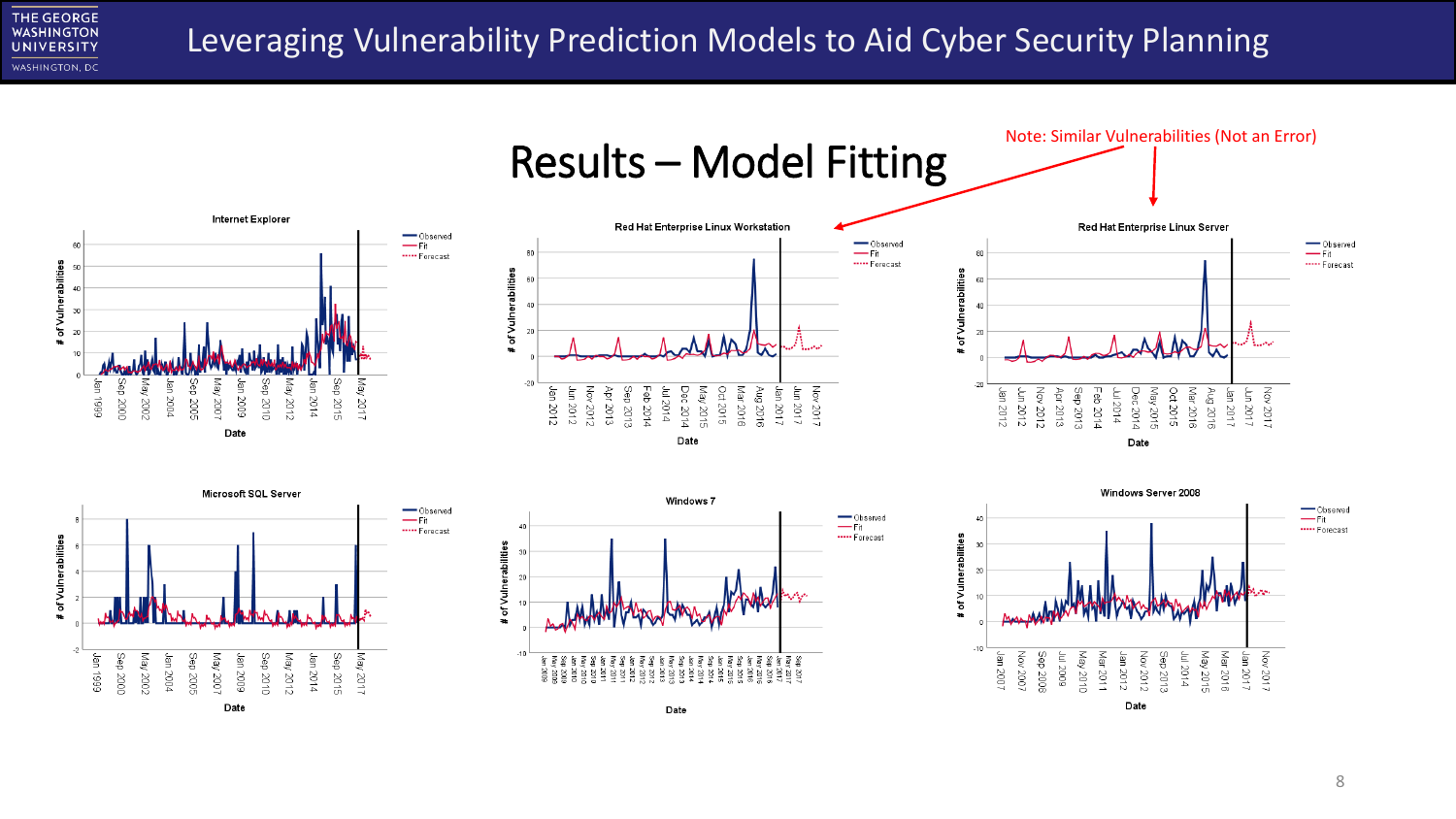

#### Results (cont. 1) – Statistical Values and Predictions

| Software                | Model               | Stationary $R^2$ | Normalized BIC |                   | Ljung-Box <sup>6</sup>                 |       |
|-------------------------|---------------------|------------------|----------------|-------------------|----------------------------------------|-------|
|                         |                     |                  |                | <b>Statistics</b> | DF<br>16<br>16<br>16<br>16<br>16<br>16 | Sig.  |
| MS SQL Server           | Simple Seasonal     | 0.732            | 0.396          | 13.724            |                                        | 0.619 |
| <b>RHEL Server</b>      | Simple Seasonal     | 0.444            | 4.521          | 9.121             |                                        | 0.908 |
| <b>RHEL Workstation</b> | Simple Seasonal     | 0.454            | 4.558          | 7.651             |                                        | 0.959 |
| Windows 7               | Simple Seasonal     | 0.720            | 3.718          | 14.071            |                                        | 0.593 |
| Windows Server 2008     | Simple Seasonal     | 0.714            | 3.678          | 13.965            |                                        | 0.601 |
| Internet Explorer       | ARIMA(0,1,1)(1,0,0) | 0.492            | 3.794          | 20.698            |                                        | 0.190 |
| Internet Explorer       | Simple Seasonal     | 0.631            | 3.727          | <del>37.699</del> | $\overline{46}$                        | 0.002 |

| Software                |          |        |          |          |          |        | Prediction |        |        |          |               |        |              |
|-------------------------|----------|--------|----------|----------|----------|--------|------------|--------|--------|----------|---------------|--------|--------------|
|                         | $Jan-17$ | Feb-17 | $Mar-17$ | $Apr-17$ | $May-17$ | Jun-17 | $Jul-17$   | Aug-17 | Sep-17 | $Oct-17$ | <b>Nov-17</b> | Dec-17 | Total (2017) |
| MS SQL Server           |          |        | 0        | 0        | 0        |        |            |        |        |          |               |        |              |
| <b>RHEL Server</b>      |          |        | 6        | 6        | 9        | 22     |            |        | 6      | 8        | ь             | 8      | 96           |
| <b>RHEL Workstation</b> |          |        |          | 6        | 9        | 22     |            |        | 6      | 8        | ь             | 8      | 95           |
| Windows 7               | 10       | 15     | 12       | 13       | 11       | 11     | 13         | 14     | 10     | 12       | 13            | 12     | 146          |
| Windows Server 2008     | 8        | 13     | 11       | 12       | 10       | 11     | 11         | 12     | 10     | 12       | 11            | 11     | 132          |
| Internet Explorer       |          | 9      | 9        |          | 13       |        | 10         | 8      | 9      | 8        |               |        | 99           |
| Total (2017)            | 38       | 51     | 43       | 44       | 52       | 73     | 47         | 45     | 42     | 49       | 44            | 47     | 575          |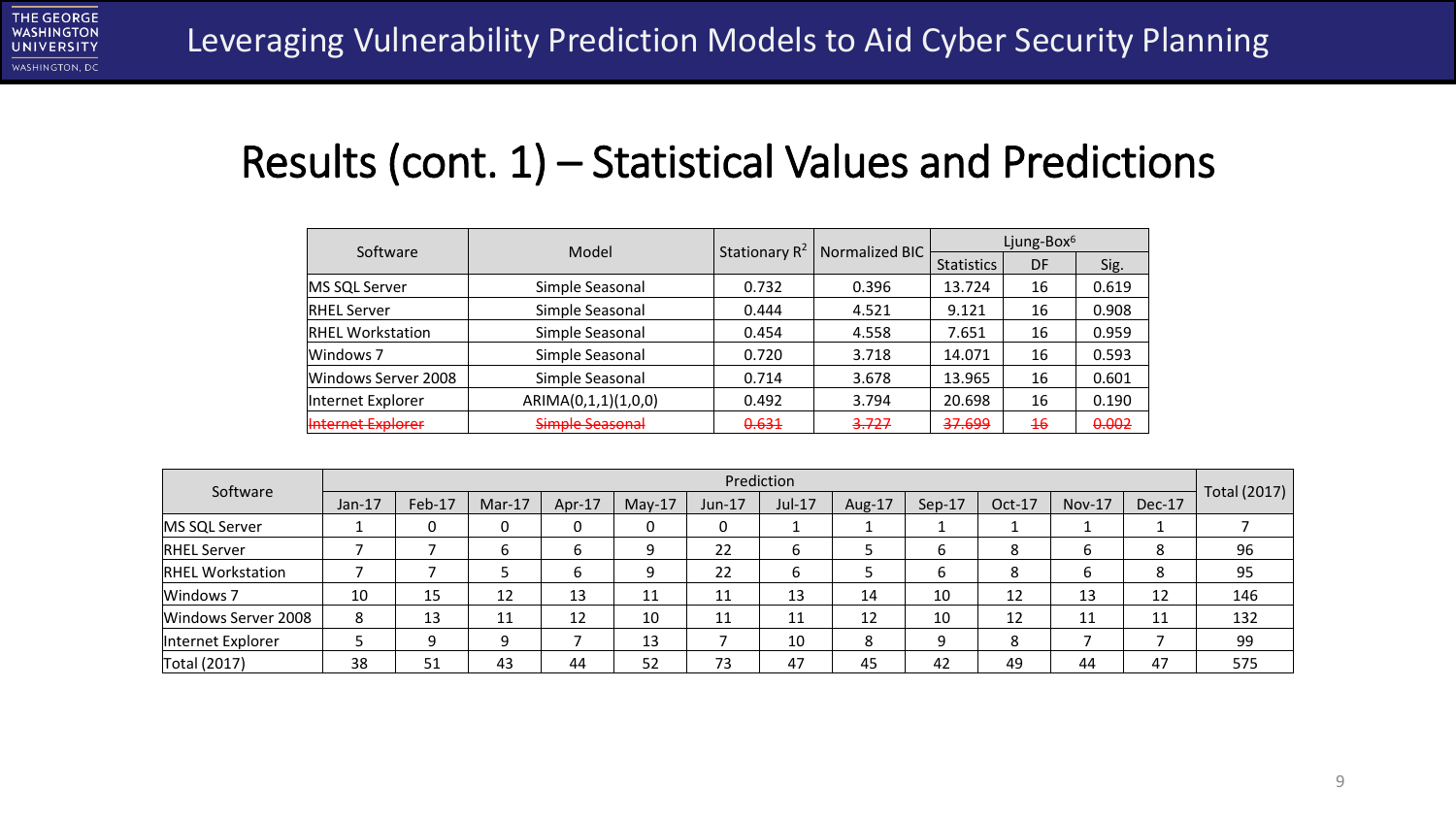#### Results (cont. 2) – Budget Considerations

| Software                |     | Vulnerabilities                     |              |
|-------------------------|-----|-------------------------------------|--------------|
|                         |     | Total (2016) Predicted Total (2017) | % Change     |
| MS SQL Server           | 6   |                                     | 16.66666667  |
| <b>RHEL Server</b>      | 126 | 96                                  | -23.80952381 |
| <b>RHEL Workstation</b> | 126 | 95                                  | -24.6031746  |
| Windows 7               | 134 | 146                                 | 8.955223881  |
| Windows Server 2008     | 133 | 132                                 | -0.751879699 |
| Internet Explorer       | 129 | 99                                  | -23.25581395 |
| Overall Total           | 654 | 575                                 | -12.0795107  |

- Lower # of Vulnerabilities Expected in 2017
- No Budget Modification Suggested
	- Small Predicted Change (~12%)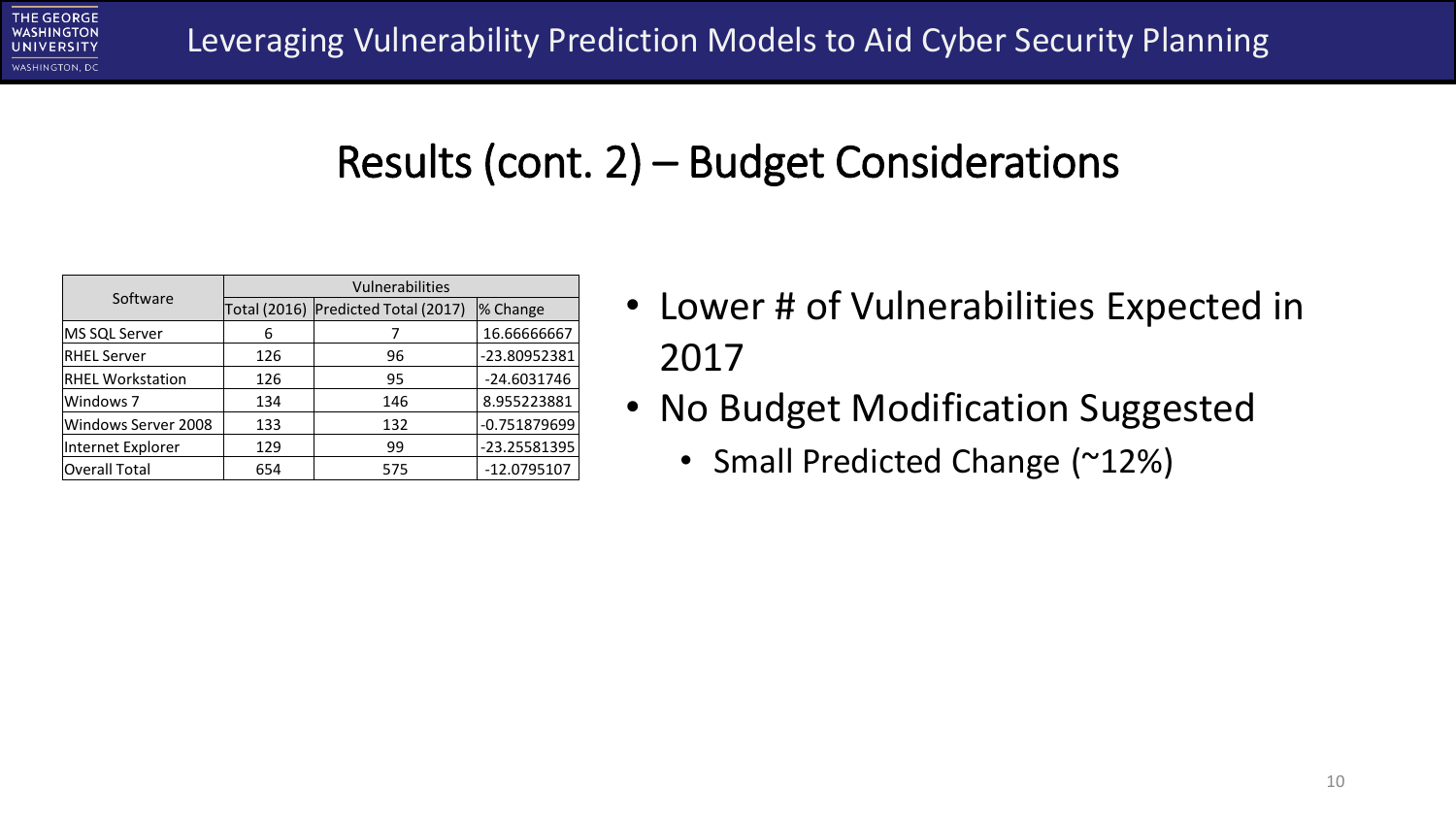

### Results (cont. 3) – Scheduling Resolution Activities

| Areas of Consideration         |        |        |          |        |          |        | Prediction |        |        |          |          |          |
|--------------------------------|--------|--------|----------|--------|----------|--------|------------|--------|--------|----------|----------|----------|
|                                | Jan-17 | Feb-17 | $Mar-17$ | Apr-17 | $Mav-17$ | Jun-17 | Jul-17     | Aug-17 | Sep-17 | $Oct-17$ | $Nov-17$ | $Dec-17$ |
| Vulnerabilities Discovered     | 38     | 51     | 43       | 44     | 52       | 73     | 47         | 45     | 42     | 49       | 44       | 47       |
| Potential to be Addressed      |        | 38     | 89       | 132    | 176      | 228    | 301        | 348    | 393    | 435      | 484      | 528      |
| Persistant Vulnerability Value |        |        | 38       | 127    | 259      | 435    | 663        | 964    | 1312   | 1705     | 2140     | 2624     |

- Scheduling Goals:
	- Maximize Vulnerabilities Addressed
	- Minimize Persistent Vulnerability
	- Minimize Leftovers for Next Year

| Leftovers on Jan-18 if No Action |           |
|----------------------------------|-----------|
| Open Vulnerabilities             |           |
| Persistent Vulnerability Value   | $13152 +$ |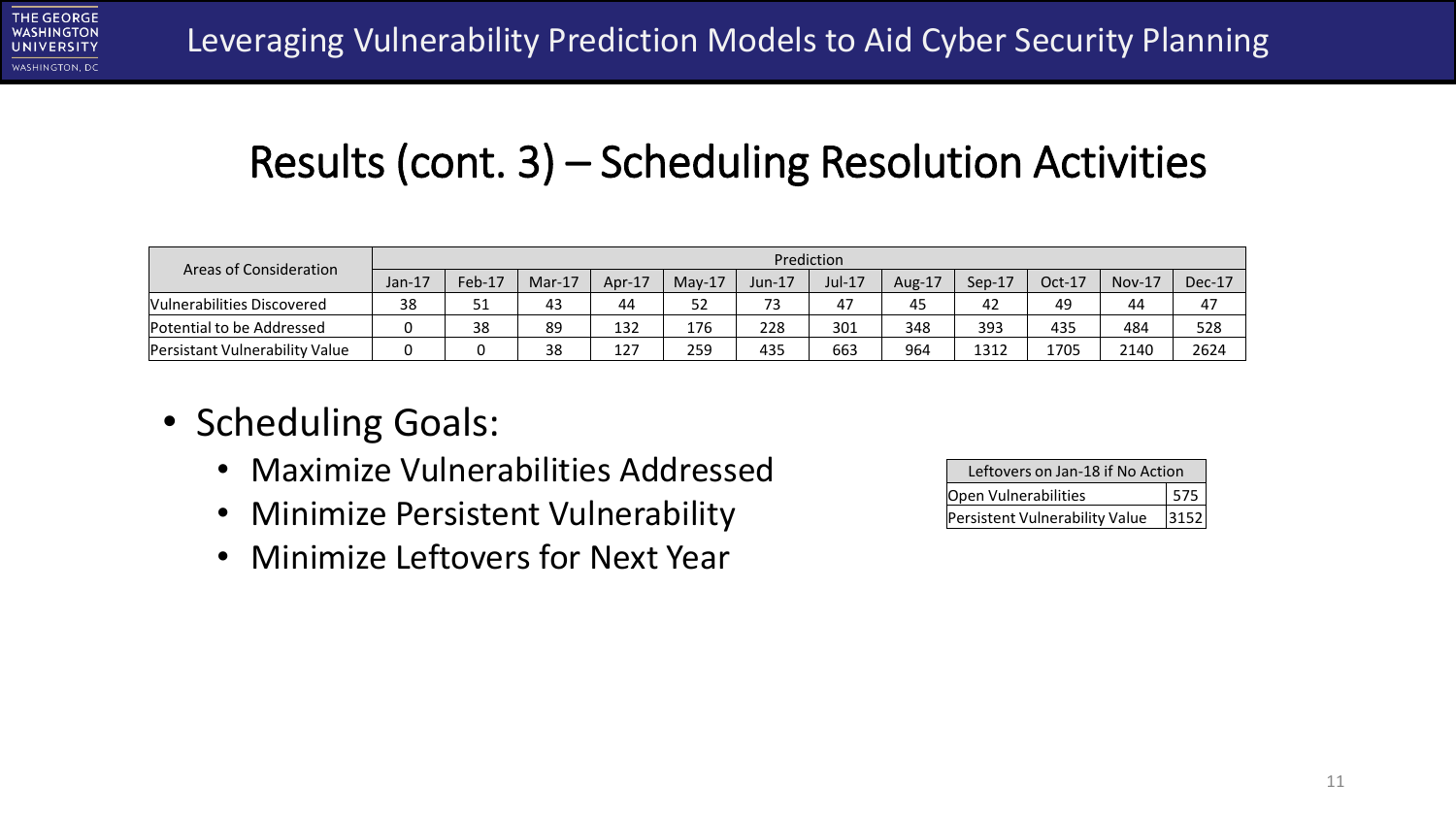

#### Results (cont. 3) – Scheduling Resolution Activities

| <b>Areas of Consideration</b>  |          |        |        |           |          |        | Prediction |        |          |          |          |          |
|--------------------------------|----------|--------|--------|-----------|----------|--------|------------|--------|----------|----------|----------|----------|
|                                | $Jan-17$ | Feb-17 | Mar-17 | Apr- $17$ | $Mav-17$ | Jun-17 | $Jul-17$   | Aug-17 | $Sep-17$ | $Oct-17$ | $Nov-17$ | $Dec-17$ |
| Vulnerabilities Discovered     | 38       | 51     | 43     | 44        | 52       | 73     | 47         | 45     | 42       | 49       | 44       | 47       |
| Potential to be Addressed      |          | 38     | 89     | 132       | 176      | 228    | 301        | 348    | 393      | 435      | 484      | 528      |
| Persistent Vulnerability Value |          |        | 38     | 127       | 259      | 435    | 663        | 964    | 1312     | 1705     | 2140     | 2624     |

|                             | Areas of Consideration         |        | Prediction |          |          |          |          |  |  |
|-----------------------------|--------------------------------|--------|------------|----------|----------|----------|----------|--|--|
|                             |                                | Jul-17 | Aug-17     | $Sep-17$ | $Oct-17$ | $Nov-17$ | $Dec-17$ |  |  |
| <b>Scheduled Activities</b> | Vulnerabilities Discovered     | 47     | 45         | 42       | 49       | 44       | 47       |  |  |
| in June                     | Potential to be Addressed      | 73     | 120        | 165      | 207      | 256      | 300      |  |  |
|                             | Persistent Vulnerability Value |        |            | 47       | 139      | 273      | 456      |  |  |

| Leftovers on Jan-18            |     |
|--------------------------------|-----|
| Open Vulnerabilities           | 347 |
| Persistent Vulnerability Value | 683 |

|                             |                                |        |        | Prediction |          |        |                                       |     |
|-----------------------------|--------------------------------|--------|--------|------------|----------|--------|---------------------------------------|-----|
| <b>Scheduled Activities</b> | Areas of Consideration         | Aug-17 | Sep-17 | Oct-17     | $Nov-17$ | Dec-17 | Leftovers on Jan-18                   |     |
| in July                     | Vulnerabilities Discovered     | 45     | 42     | 49         | 44       | 47     | Open Vulnerabilities                  | 274 |
|                             | Potential to be Addressed      | 47     | 92     | 134        | 183      | 227    | <b>Persistent Vulnerability Value</b> | 448 |
|                             | Persistent Vulnerability Value |        |        | 45         | 132      | 268    |                                       |     |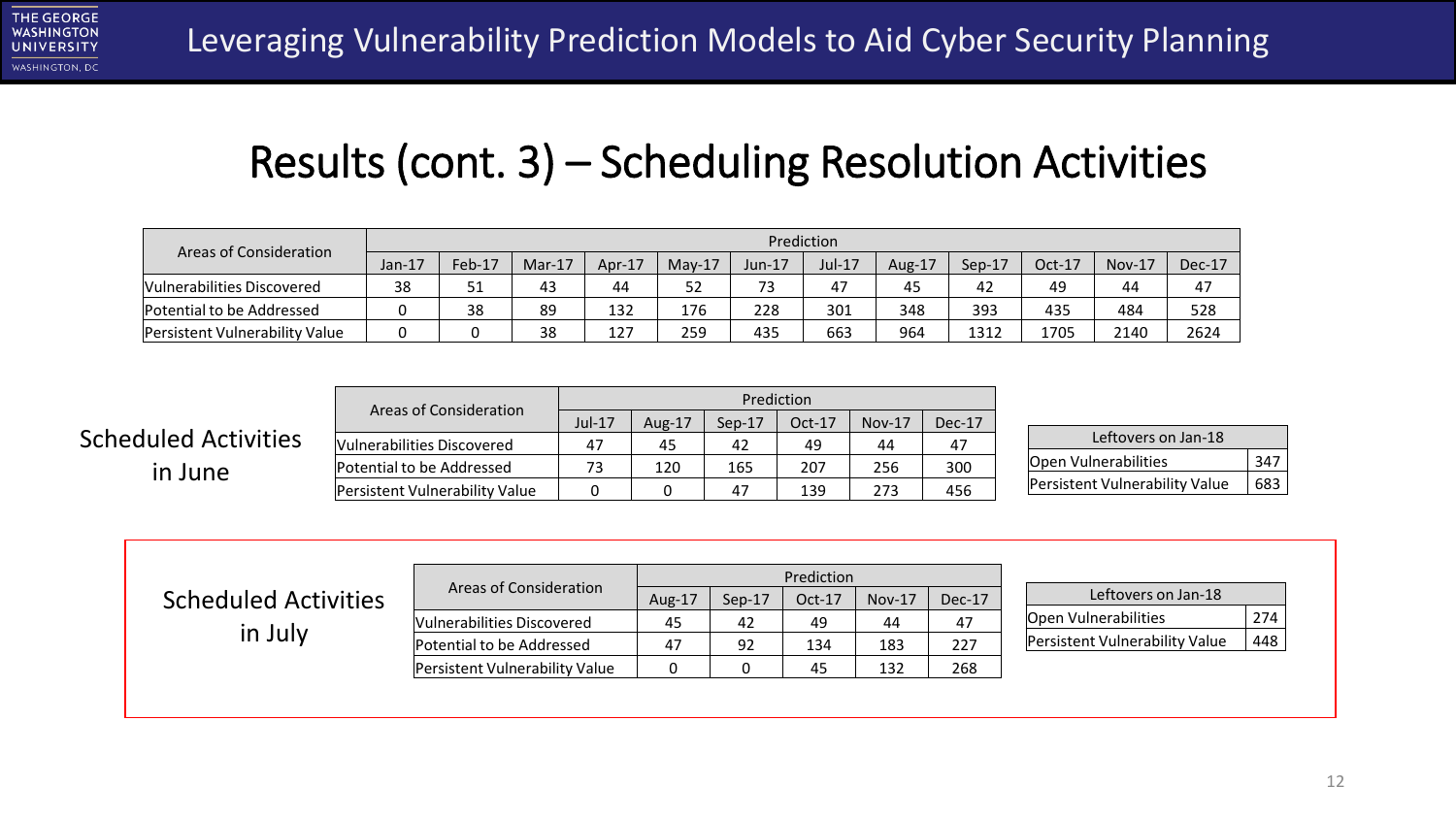

#### Results (cont. 4) – Model Accuracy vs Actuals

|                                   |                 |        |          |                 |          | Prediction      |                 |        |                 |                 |                 |        |                                                            |     |          |
|-----------------------------------|-----------------|--------|----------|-----------------|----------|-----------------|-----------------|--------|-----------------|-----------------|-----------------|--------|------------------------------------------------------------|-----|----------|
| Software                          | $Jan-17$        | Feb-17 | $Mar-17$ | Apr-17          | $May-17$ | $Jun-17$        | $Jul-17$        | Aug-17 | Sep-17          | Oct-17          | <b>Nov-17</b>   | Dec-17 | Totals (Predicted)   Totals (Actuals)   SMAPE <sup>7</sup> |     |          |
| MS SQL Server                     |                 |        |          |                 |          |                 |                 |        |                 |                 |                 |        |                                                            |     |          |
| MS SQL Server (Actuals)           |                 |        |          |                 |          |                 |                 |        |                 |                 |                 |        |                                                            |     | N/A      |
| <b>RHEL Server</b>                |                 |        |          |                 |          | 22              |                 |        |                 |                 |                 |        | 96                                                         |     |          |
| <b>RHEL Server (Actuals)</b>      |                 |        |          |                 |          |                 |                 |        |                 |                 |                 |        |                                                            | 51  | 108.4098 |
| <b>RHEL Workstation</b>           |                 |        |          |                 |          | 22              |                 |        |                 |                 |                 |        | 95                                                         | 40  |          |
| <b>RHEL Workstation (Actuals)</b> |                 |        |          |                 |          |                 |                 |        |                 |                 |                 |        |                                                            |     | 102.5068 |
| Windows 7                         | 10              | 15     | 12       | 13              | 11       | 11              | 13              | 14     | 10 <sup>1</sup> | 12 <sup>1</sup> | 13              |        | 146                                                        | 229 |          |
| Windows 7 (Actuals)               |                 |        | 57       |                 | 26       | 50 <sub>l</sub> | 22              |        | 23              | 20 <sup>1</sup> | 10 <sup>1</sup> |        |                                                            |     | 93.18991 |
| Windows Server 2008               |                 | 13     | 11       | 12              | 10       | 11              | 11              | 12     | 10 <sup>1</sup> | 12 <sup>1</sup> | 11              |        | 132                                                        | 243 |          |
| Windows Server 2008 (Actuals)     |                 |        | 60       | 15 <sub>l</sub> | 27       | 51              | 22              | 10     | 25              | 19 <sup>1</sup> | 10 <sup>1</sup> |        |                                                            |     | 89.32234 |
| Internet Explorer                 |                 |        |          |                 | 13       |                 | 10 <sup>1</sup> | 8      |                 |                 |                 |        | 99                                                         | 79  |          |
| Internet Explorer (Actuals)       |                 |        | 11       |                 |          |                 |                 |        |                 |                 | 12 <sub>h</sub> |        |                                                            |     | 63.84142 |
| Total (Predicted)                 | 38              | 51     | 43       | 44              | 52       | 73              | 47              | 45     | 42              | 49              | 44              | 47     | 575                                                        |     |          |
| Total (Actuals)                   | 10 <sup>1</sup> |        | 128      | 42              | 59       | 119             | 61              | 29     | 56              | 681             | 37 <sup>1</sup> |        |                                                            | 643 | 53.96408 |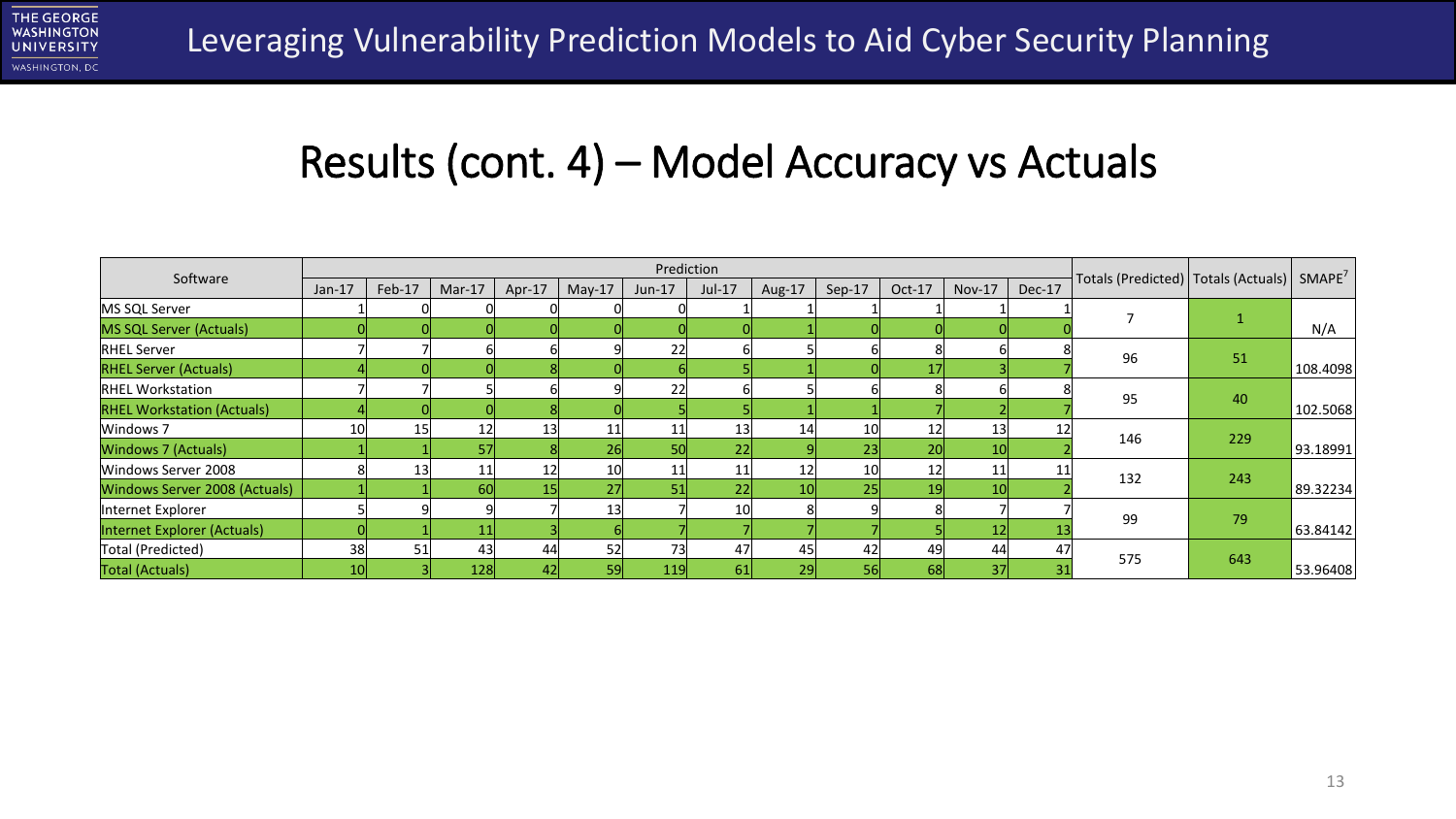

#### Results (cont. 5) – Budget Considerations Revisited

|                         |                                     | Vulnerabilities      |     |
|-------------------------|-------------------------------------|----------------------|-----|
| Software                | Total (2016) Predicted Total (2017) | <b>Actual (2017)</b> |     |
| MS SQL Server           | 6                                   |                      |     |
| <b>RHEL Server</b>      | 126                                 | 96                   | 51  |
| <b>RHEL Workstation</b> | 126                                 | 95                   | 40  |
| Windows 7               | 134                                 | 146                  | 229 |
| Windows Server 2008     | 133                                 | 132                  | 243 |
| Internet Explorer       | 129                                 | 99                   | 79  |
| <b>Overall Total</b>    | 654                                 | 575                  | 643 |

- ✓ **Prediction of Lower # of Vulnerabilities vs 2016**
- ✓ **Budget Recommendation - Unchanged**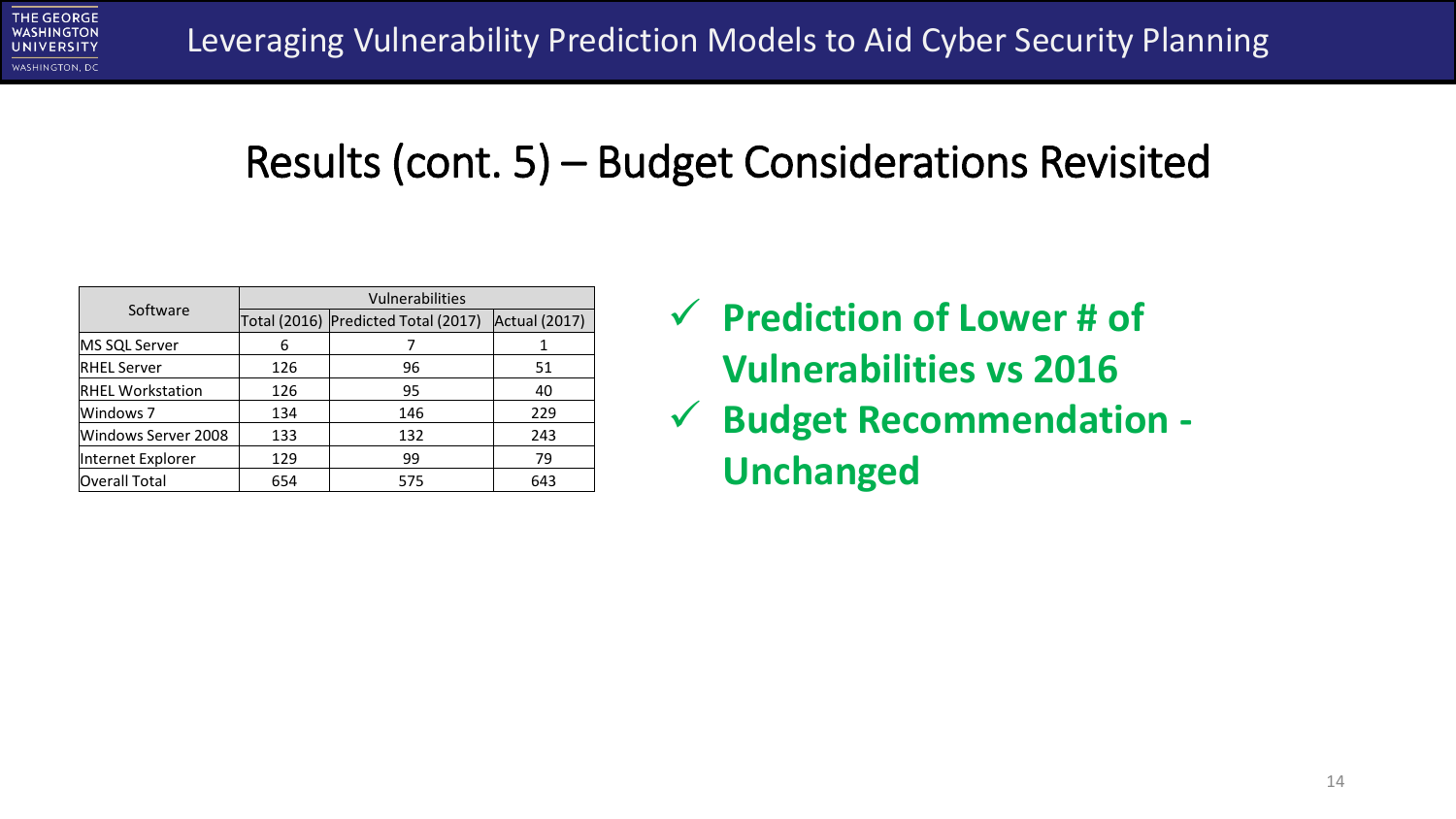#### Results (cont. 6) – Scheduling Revisited

| Areas of Consideration         |           |        |          |        |          |        | <b>Actuals</b> |           |          |        |               |        |
|--------------------------------|-----------|--------|----------|--------|----------|--------|----------------|-----------|----------|--------|---------------|--------|
|                                | Jan- $17$ | Feb-17 | $Mar-17$ | Apr-17 | $Mav-17$ | Jun-17 | Jul-17         | Aug- $17$ | $Sep-17$ | Oct-17 | <b>Nov-17</b> | Dec-17 |
| Vulnerabilities Discovered     | 10        |        | 128      | 42     | 59       | 119    | 61             | 29        | 56       | 68     |               | 31     |
| Potential to be Addressed      |           | 10     | 13       | 141    | 183      | 242    | 361            | 422       | 451      | 507    | 575           | 612    |
| Persistent Vulnerability Value |           |        | 10       | 23     | 164      | 347    | 589            | 950       | 1372     | 1823   | 2330          | 2905   |

|                             |                                |          |        |          | <b>Actuals</b> |          |        |                         |
|-----------------------------|--------------------------------|----------|--------|----------|----------------|----------|--------|-------------------------|
| <b>Scheduled Activities</b> | Areas of Consideration         | $Jul-17$ | Aug-17 | $Sen-17$ | $Oct-17$       | $Nov-17$ | Dec-17 | Leftovers on            |
|                             | Vulnerabilities Discovered     | 61       | 29     | 56       | 68             | 37       | 31     | Open Vulnerabilities    |
| in June                     | Potential to be Addressed      | 119      | 180    | 209      | 265            | 333      | 370    | Persistent Vulnerabilit |
|                             | Persistent Vulnerability Value |          |        | 61       | 151            | 297      | 511    |                         |

| Leftovers on Jan-18            |     |  |  |  |
|--------------------------------|-----|--|--|--|
| <b>Open Vulnerabilities</b>    | 401 |  |  |  |
| Persistent Vulnerability Value | 762 |  |  |  |

| <b>Scheduled Activities</b> | Areas of Consideration         |        |          | <b>Actuals</b> |          |        |                                |     |
|-----------------------------|--------------------------------|--------|----------|----------------|----------|--------|--------------------------------|-----|
|                             |                                | Aug-17 | $Sep-17$ | Oct-17         | $Nov-17$ | Dec-17 | Leftovers on Jan-18            |     |
| in July                     | Vulnerabilities Discovered     | 29     | 56       | 68             | 37       | 31     | Open Vulnerabilities           | 282 |
|                             | Potential to be Addressed      | 61     | 90       | 146            | 214      | 251    | Persistent Vulnerability Value | 457 |
|                             | Persistent Vulnerability Value | 0      |          | 29             | 114      | 267    |                                |     |

✓ **July Remains the Optimal Month to Conduct Activities**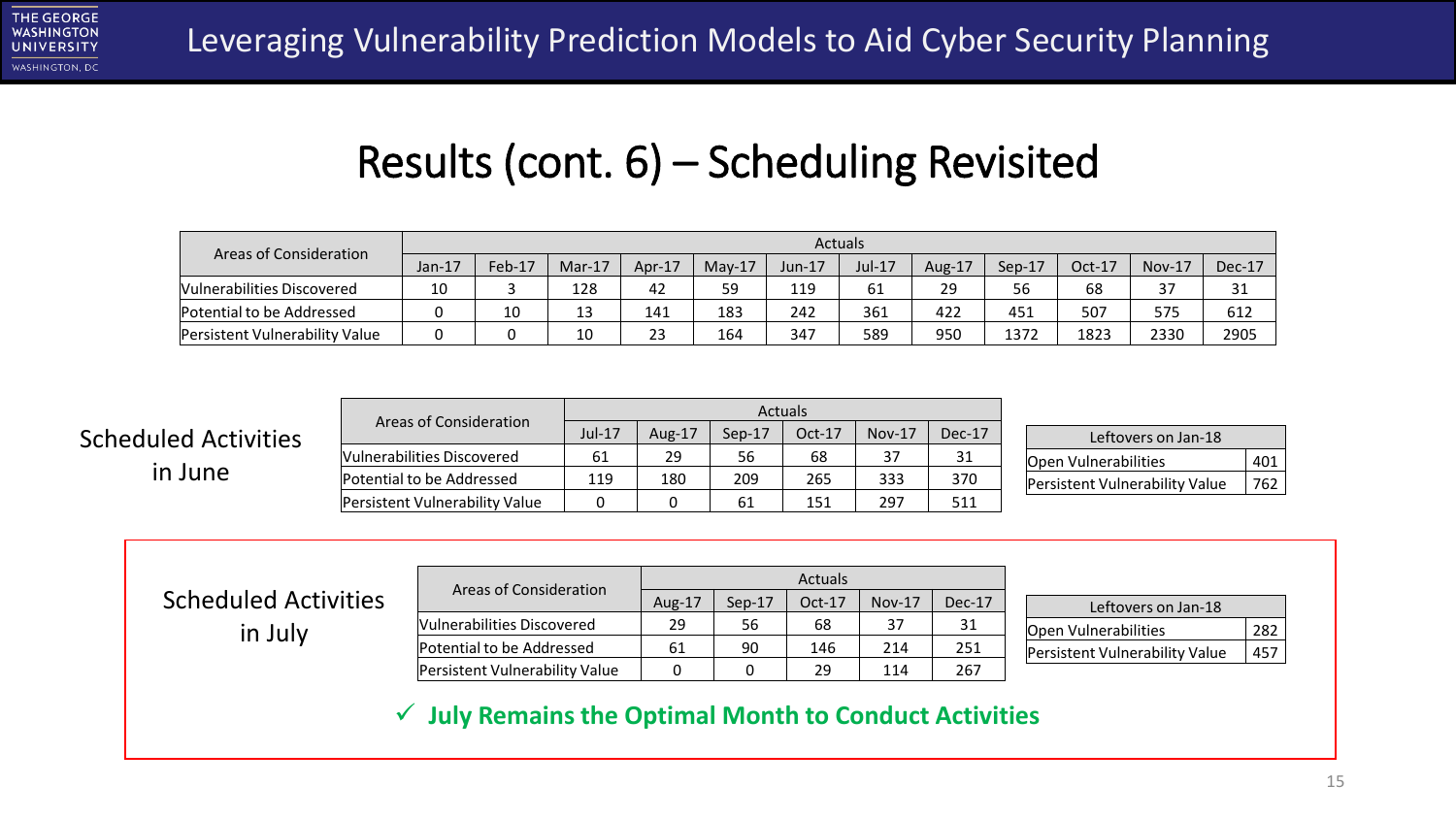

## **Discussion**

- NVD Data Accuracy
	- Entries using different names (e.g. IE vs Internet Explorer)
	- Entries without clear software version
- Predictive Models Accuracy
	- Budget changes should be driven by significant trends with excess funds held in reserve
- Current Methods are Computationally Intensive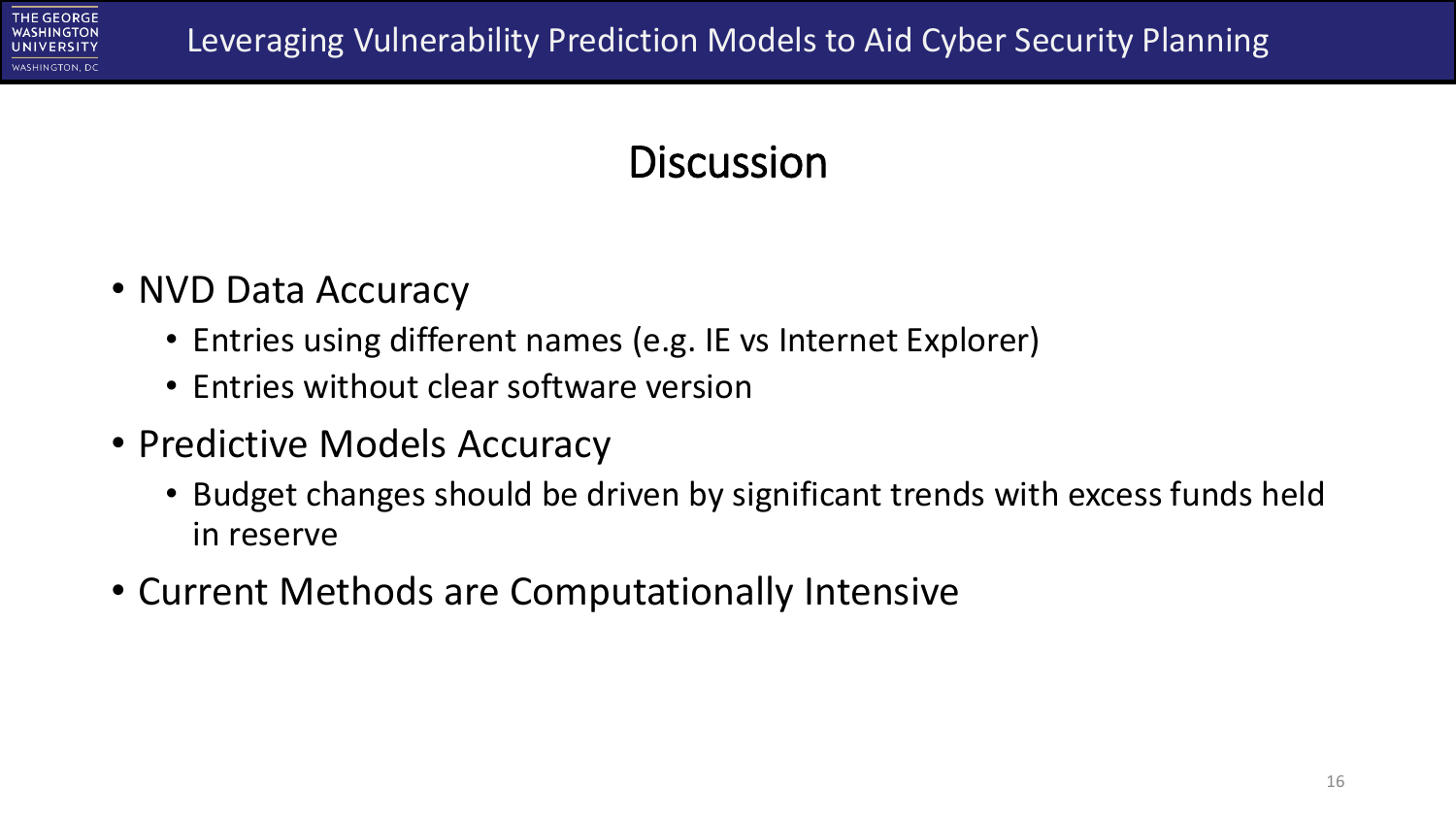

## **Conclusion**

- Vulnerability Prediction Models can be Leveraged as a Planning Aid for Cyber Security Activities
	- Proactive allocation of resources
	- Balance between addressing maximum number of vulnerabilities and minimizing persistent vulnerabilities (while also minimizing future impact)
- Potential Future Research
	- Test applicability to other representative systems
	- Improve prediction accuracy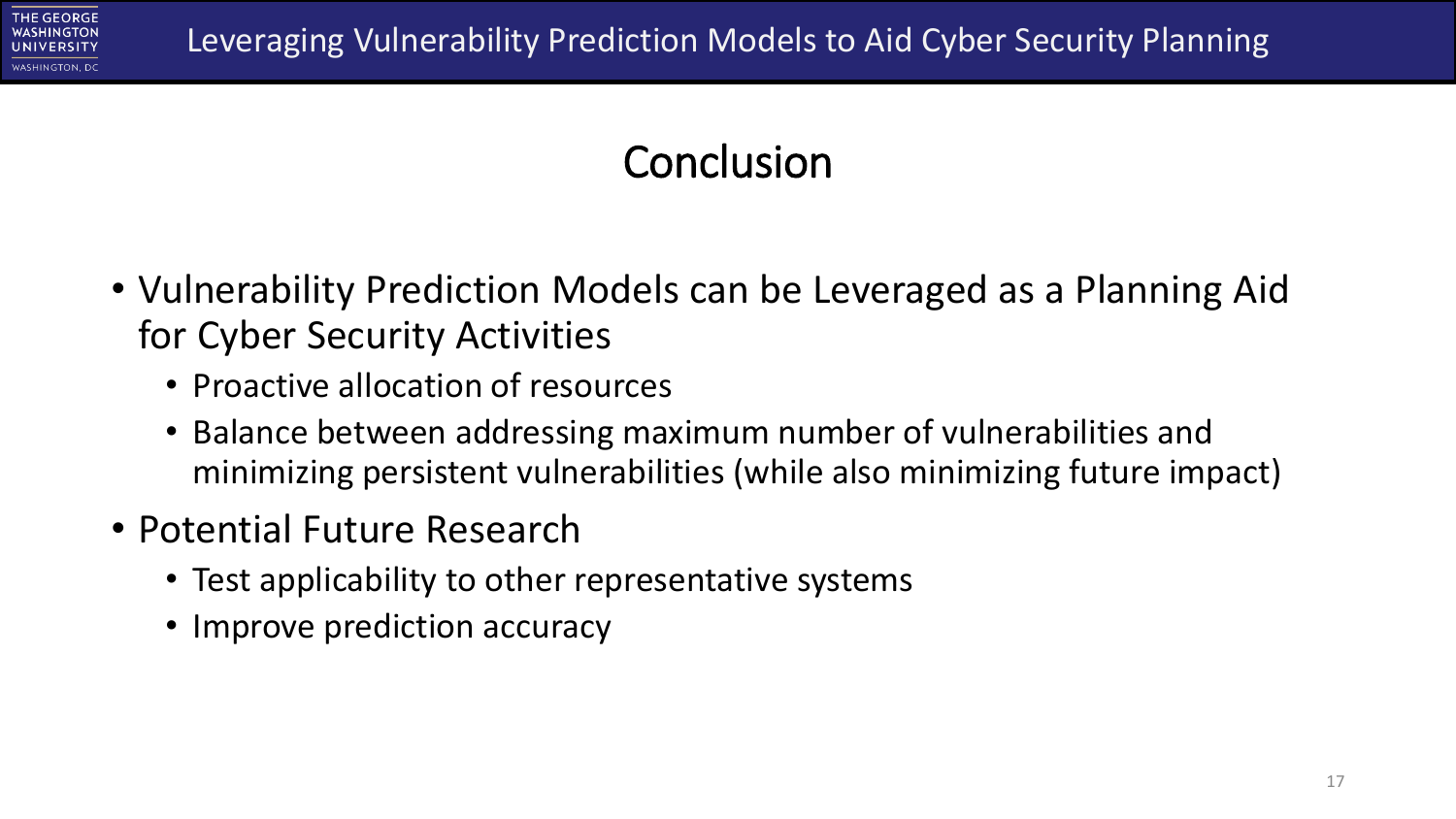

#### References

- 1. Zhang, Su, Xinming Ou, and Doina Caragea. 2015. "Predicting Cyber Risks through National Vulnerability Database." Information Security Journal: A Global Perspective 24 (4-6): 194-206. doi:10.1080/19393555.2015.1111961.
- 2. Roumani, Yaman, Yazan F. Roumani, and Joseph K. Nwankpa. 2015. "Time Series Modeling of Vulnerabilities." Computers & Security 51: 32-40. doi:10.1016/j.cose.2015.03.003.
- 3. National Vulnerability Database (NVD). "NVD Data Feeds." 2018. https://nvd.nist.gov/vuln/data-feeds (accessed August 15, 2018)
- 4. Box, George E. P., Gwilym M. Jenkins, Gregory C. Reinsel, Greta M. Ljung, and Greta M. Ljung. 2015. *Time Series Analysis : Forecasting and Control*. Wiley Series in Probability and Statistics. Fifth edition ed. New York: John Wiley & Sons, Incorporated.
- 5. Holt, Charles C. 2004. "Forecasting Seasonals and Trends by Exponentially Weighted Moving Averages." *International Journal of Forecasting* 20 (1): 5-10. doi:10.1016/j.ijforecast.2003.09.015.
- 6. G. M. Ljung and G. E. P. Box. 1978. "On a Measure of Lack of Fit in Time Series Models." *Biometrika* 65 (2): 297-303. doi:10.1093/biomet/65.2.297.
- 7. Armstrong, Jon Scott. 1985. *Long-Range Forecasting*. 2. ed. ed. New York [u.a.]: Wiley.